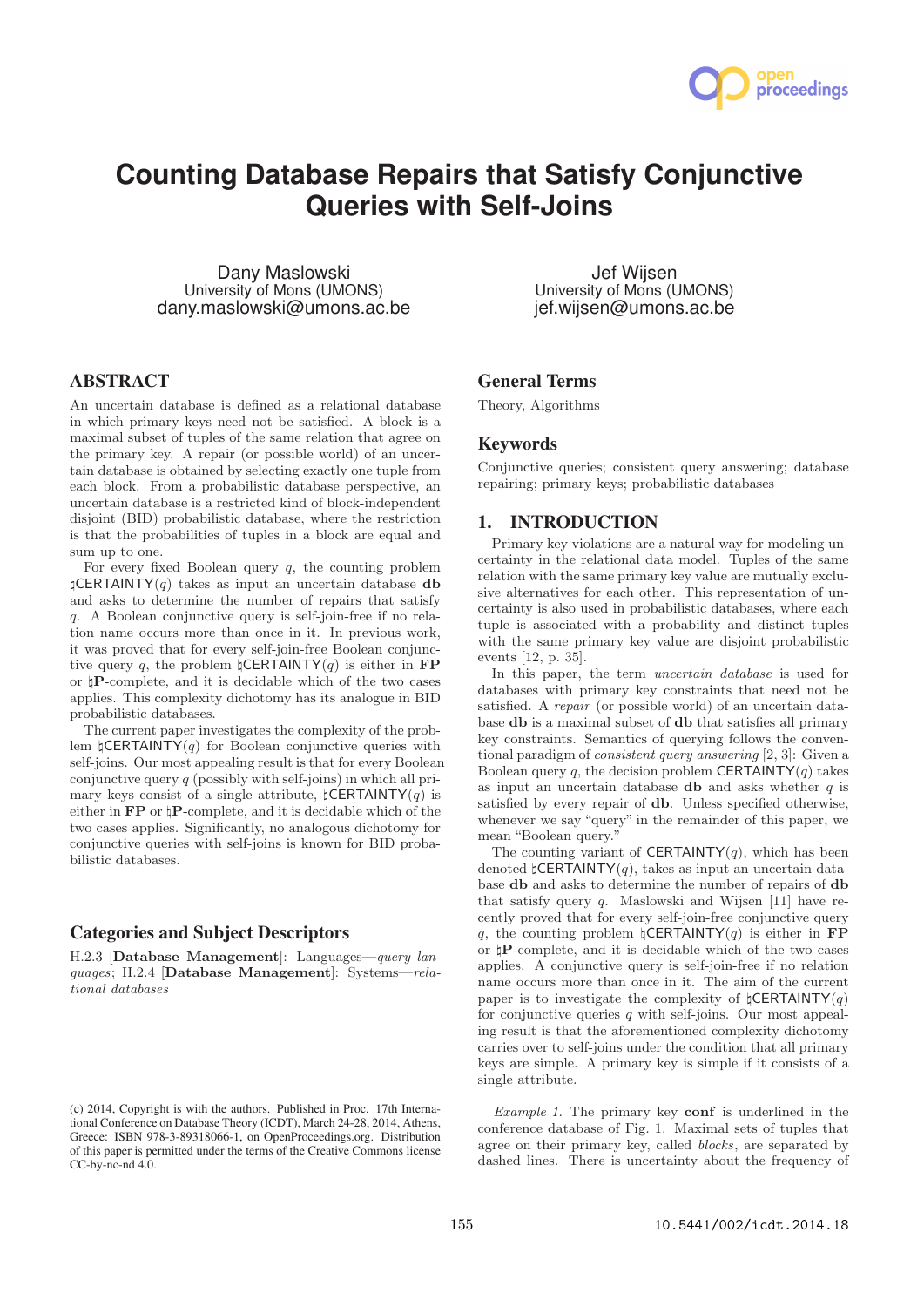| $\mathbf R$ | conf        | rank | frequency |  |
|-------------|-------------|------|-----------|--|
|             | <b>ICDT</b> |      | biennial  |  |
|             | ICDT        |      | annual    |  |

| <b>ICDT</b> |   | annual |
|-------------|---|--------|
| <b>KDD</b>  |   | annual |
| <b>KDD</b>  | R | annual |

Figure 1: Uncertain database.

$$
\begin{array}{c|cc}\nR & A & B & S & A & B \\
\hline\n1 & b & 2 & b & \\
1 & c & 2 & c & \\
\end{array}
$$

Figure 2: Uncertain database with four repairs.

 $\text{ICDT}^1$ , and about the rank of KDD. The database has four repairs. The query

$$
\exists y \exists z_1 \exists z_2 (\mathbf{R}(\underline{'}\underline{\mathrm{CDT}}'; y, z_1) \land \mathbf{R}(\underline{'}\underline{\mathrm{KDD}}'; y, z_2))
$$

(Do ICDT and KDD have equal ranks?) is true in only two repairs.

Moving from self-join-free conjunctive queries to conjunctive queries with self-joins is a major challenge. To get a flavor of an additional hurdle incurred by self-joins, consider the following conjunctive queries, where  $b$  and  $c$  are distinct constants:

$$
q_1 = \exists x R(\underline{x}, b) \land \exists y S(\underline{y}, c)
$$
  

$$
q_2 = \exists x R(\underline{x}, b) \land \exists y R(\underline{y}, c)
$$

The query  $q_1$  is self-join-free, while  $q_2$  contains a self-join. These queries are composed of the three conjuncts  $\exists x R(x, b)$ ,  $\exists y S(y, c)$ , and  $\exists y R(y, c)$ . For the uncertain database of Fig.  $2$ , it is straightforward to verify that each conjunct evaluates to true on 2 repairs (out of a total of 4 repairs). That is, the fraction of repairs satisfying each individual conjunct is  $\frac{2}{4} = \frac{1}{2}$ . Since the two conjuncts of  $q_1$  refer to distinct relations, their truth values are independent of one another. Therefore, it is correct to conclude that the fraction of repairs satisfying  $q_1$  is  $\frac{1}{2} \cdot \frac{1}{2} = \frac{1}{4}$ . On the other hand, the two conjuncts of  $q_2$  are not independent, because for the database of Fig. 2, any repair that satisfies  $\exists x R(\underline{x}, b)$  will falsify  $\exists y R(y, c)$ , and vice versa.

For a query q, the problem  $\sharp$ **CERTAINTY**(q) is a special case of probabilistic query answering. Let  $N$  be the total number of repairs of a given uncertain database db. If a fact A (or, by extension, a Boolean query) evaluates to true in m repairs, then its probability, denoted  $P(A)$ , is  $m/N$ . For example, in Fig. 1, the probability of the fact  $R(ICDT, A, biennial)$  is 2/4, because it belongs to 2 repairs out of 4. It can now be easily verified that for all distinct facts  $A, B$  of **, the following hold:** 

- $\bullet$  If the facts  $A$  and  $B$  belong to a same block, then  $P(A \wedge B) = 0$ . In probabilistic terms, distinct facts of the same block represent disjoint (i.e., exclusive) events.
- If the facts A and B belong to distinct blocks, then  $P(A \wedge B) = P(A) \cdot P(B)$ . In probabilistic terms, facts of distinct blocks are independent.

| $\mathbf R$ | conf        |   | rank frequency |     |
|-------------|-------------|---|----------------|-----|
|             | <b>ICDT</b> |   | biennial       | 0.3 |
|             | <b>ICDT</b> |   | annual         | 0.6 |
|             | <b>KDD</b>  |   | annual         | 0.5 |
|             | <b>KDD</b>  | В | annual         | 0.5 |

Figure 3: Representation of a BID probabilistic database.

Probabilistic databases satisfying the above two properties have been coined *block-independent-disjoint* (BID) by Dalvi, Ré, and Suciu [4]. BID probabilistic databases can be represented by listing the probability of each fact, as illustrated in Fig. 3. The main differences between uncertain databases and BID probabilistic databases are twofold:

- In an uncertain database, all facts of a same block have the same probability. In BID probabilistic databases, facts of a same block need not have the same probability. For example, in the BID probabilistic database of Fig. 3, the two facts about ICDT have distinct probabilities  $(0.3 \text{ and } 0.6)$ .
- In an uncertain database, the probabilities of facts in a same block sum up to 1. In BID probabilistic databases, this sum can be strictly less than 1.

A detailed comparison of both data models can be found in [14].

The tractability/intractability frontier of evaluating selfjoin-free conjunctive queries on BID probabilistic databases has been revealed by Dalvi et al. [5]. As mentioned before, on uncertain databases, this frontier was recently charted by Maslowski and Wijsen [11]. In both these works, conjunctive queries are self-join-free. Self-joins in BID databases have not been systematically studied in depth [12, p. 88].

The situation is different for tuple-independent probabilistic databases. In such a database, there is no notion of block and all tuples represent independent events. The tractability/intractability frontier of evaluating unions of conjunctive queries (possibly with self-joins) on tuple-independent probabilistic databases has been revealed by Dalvi and Suciu [6].

The remainder of this paper is organized as follows. The next section further discusses related work. Section 3 introduces basic notions. Section 4 recalls a dichotomy in the complexity of  $\mathsf{LCERTAINTY}(q)$  for self-join-free conjunctive queries. In Section 5, we start our investigation on the complexity of  $\sharp$ **CERTAINTY** $(q)$  when q is a conjunctive query with a single relation name, denoted  $R$ . Such queries are not self-join-free, unless they consist of a single conjunct. We provide two lemmas that can be used for showing (in)tractability of  $\sharp$ CERTAINTY(q). Section 6 explains that the assumption of a single relation is without loss of generality, as multiple relations can be easily encoded into a single one. In Section 7, we show our most appealing result: if  $q$ is a conjunctive query in which all primary keys are simple, then  $\sharp$ **CERTAINTY** $(q)$  is either in **FP** or  $\sharp$ **P**-complete, and it is decidable which of the two cases applies. Section 8 concludes the paper and raises challenges for future research.

<sup>&</sup>lt;sup>1</sup>Until 2009, ICDT was actually organized every two years.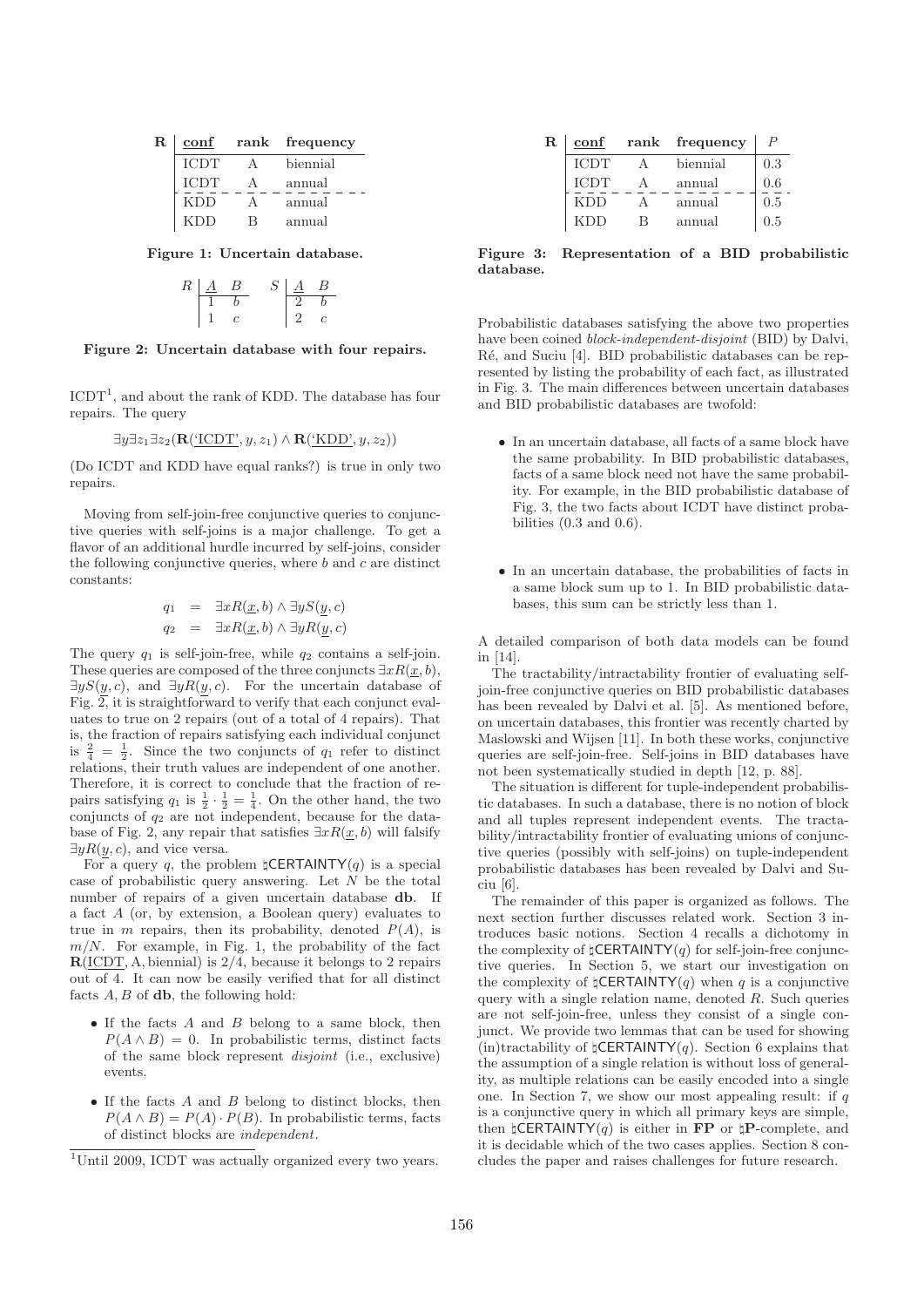## 2. MORE RELATED WORK

The investigation of **CERTAINTY** $(q)$  was pioneered by Fuxman and Miller [7, 8], who defined a class of self-join-free conjunctive queries q for which CERTAINTY $(q)$  is first-order expressible. Since then, the following complexity classification problem has gained considerable research interest: Given a conjunctive query  $q$  on input, determine the complexity classes to which the problem CERTAINTY $(q)$  belongs, or does not belong. For conjunctive queries with selfjoins, this complexity classification problem remains largely open, which is likely due to the difficulty of treating selfjoins. For self-join-free conjunctive queries, the following are known:

- Given an acyclic self-join-free conjunctive query  $q$ , it is decidable whether or not **CERTAINTY** $(q)$  is first-order expressible [13].
- For each self-join-free conjunctive query  $q$  with exactly two atoms, CERTAINTY $(q)$  is either in **P** or **coNP**complete, and it is decidable which of the two cases applies [9]. The sufficient condition for coNP-completeness has later on been generalized to more than two atoms [14].
- For each self-join-free conjunctive query  $q$  in which all primary keys are either simple or contain all attributes of the relation, CERTAINTY(q) is either in **P** or  $coNP$ complete, and it is decidable which of the two cases applies [10].

It remains an intriguing open conjecture that for each selfjoin-free conjunctive query q, CERTAINTY(q) is either in **P** or coNP-complete.

As explained in Section 1, the counting version of the decision problem CERTAINTY(q), denoted  $\sharp$ CERTAINTY(q), is intimately related to the problem of evaluating conjunctive queries on block-independent-disjoint (BID) probabilistic databases. It was proved that for every self-join-free conjunctive query q,  $\sharp$ CERTAINTY(q) is either in FP or  $\natural$ Pcomplete [11], using a proof inspired by an analogous complexity dichotomy in BID probabilistic databases [5]. No such complexity dichotomy is known for conjunctive queries with self-joins.

For unions of conjunctive queries with self-joins, a complexity dichotomy is known for tuple-independent probabilistic databases [6]. The latter dichotomy is fundamentally different from the dichotomy proved in Theorem 3 of this paper, because tuple-independent probabilistic databases have no notion of block.

## 3. PRELIMINARIES

We assume disjoint sets of *variables* and *constants*. If  $\vec{x}$  is a sequence containing variables and constants, then  $\text{vars}(\vec{x})$ denotes the set of variables that occur in  $\vec{x}$ .

Let  $U$  be a set of variables. A valuation over  $U$  is a total mapping  $\theta$  from U to the set of constants. Such valuation  $\theta$ is extended to be the identity on constants and on variables not in U.

Atoms and key-equal facts. Each relation name R of arity n,  $n \geq 1$ , has a unique *primary key* which is a set  $\{1, 2, \ldots, k\}$  where  $1 \leq k \leq n$ . We say that R has *signature*  $[n, k]$  if R has arity n and primary key  $\{1, 2, \ldots, k\}$ . The relation name R is simple-key if  $k = 1$ . The relation name R is all-key if  $n = k$ . Elements of the primary key are called primary-key positions, while  $k + 1$ ,  $k + 2$ , ..., n are non $primary-key$  positions. For all positive integers  $n, k$  such that  $1 \leq k \leq n$ , we assume denumerably many relation names with signature  $[n, k]$ .

If R is a relation name with signature  $[n, k]$ , then we call  $R(s_1, \ldots, s_n)$  an  $R\text{-}atom$  (or simply atom), where each  $s_i$  is either a constant or a variable  $(1 \leq i \leq n)$ . Such atom is commonly written as  $R(\vec{x}, \vec{y})$  where the primary key value  $\vec{x} = s_1, \ldots, s_k$  is underlined and  $\vec{y} = s_{k+1}, \ldots, s_n$ . A fact is an atom in which no variable occurs. Two facts  $R_1(\vec{a}_1, \vec{b}_1), R_2(\vec{a}_2, \vec{b}_2)$  are key-equal if  $R_1 = R_2$  and  $\vec{a}_1 = \vec{a}_2$ .

We will use letters  $F, G, H$  for atoms. For an atom  $F =$  $R(\vec{x}, \vec{y})$ , we denote by key(F) the set of variables that occur in  $\vec{x}$ , and by vars(F) the set of variables that occur in F, that is, key(F) = vars( $\vec{x}$ ) and vars(F) = vars( $\vec{x}$ ) ∪ vars( $\vec{y}$ ).

Uncertain database, blocks, and repairs. A database schema is a finite set of relation names. All constructs that follow are defined relative to a fixed database schema.

An uncertain database is a finite set db of facts using only the relation names of the schema. We write  $\mathbf{adom}(\mathbf{db})$  for the active domain of db (i.e., the set of constants that occur in db). A block of db is a maximal set of key-equal facts of db. An uncertain database db is consistent if it does not contain two distinct facts that are key-equal (i.e., if every block of db is a singleton). A repair of db is a maximal (with respect to set containment) consistent subset of db.

Boolean conjunctive query. A Boolean conjunctive query is a finite set  $q = \{R_1(\vec{x}_1, \vec{y}_1), \ldots, R_n(\vec{x}_n, \vec{y}_n)\}\$ of atoms. By vars $(q)$ , we denote the set of variables that occur in  $q$ . The set  $q$  represents the first-order sentence

$$
\exists u_1 \cdots \exists u_k \big( R_1(\vec{x}_1, \vec{y}_1) \wedge \cdots \wedge R_n(\vec{x}_n, \vec{y}_n) \big),
$$

where  $\{u_1, \ldots, u_k\}$  = vars $(q)$ . The query q is satisfied by uncertain database **db**, denoted **db**  $\models q$ , if there exists a valuation  $\theta$  over vars $(q)$  such that for each  $i \in \{1, \ldots, n\}$ ,  $R_i(\theta(\vec{x}_i), \theta(\vec{y}_i)) \in \textbf{db}$ . We say that q has a self-join if some relation name occurs more than once in q (i.e., if  $R_i = R_j$ ) for some  $1 \leq i < j \leq n$ ). If q has no self-join, then it is called *self-join-free*. We say that  $q$  is *unirelational* if it is empty or refers to only one relation name (i.e., if  $R_i = R_i$ ) for all  $i, j$ .

Since every relation name has a fixed signature, relevant primary key constraints are implicitly present in all queries; moreover, primary keys will be underlined.

If q is a Boolean conjunctive query,  $\vec{x} = \langle x_1, \ldots, x_\ell \rangle$  is a sequence of distinct variables that occur in q, and  $\vec{a} =$  $\langle a_1, \ldots, a_\ell \rangle$  is a sequence of constants, then  $q_{[\vec{x} \mapsto \vec{a}]}$  denotes the query obtained from  $q$  by replacing all occurrences of  $x_i$ with  $a_i$ , for all  $1 \leq i \leq \ell$ .

Complex part of a Boolean conjunctive query. The following definition is borrowed from [11]. Let  $q$  be a Boolean conjunctive query. A variable  $x \in \text{vars}(q)$  is called a *liaison variable* if x has at least two occurrences in  $q^2$ . The *complex* part of a Boolean conjunctive query q, denoted  $\llbracket q \rrbracket$ , contains every atom  $F \in q$  such that some non-primary-key position in F contains a liaison variable or a constant.

<sup>&</sup>lt;sup>2</sup>Liaison variables are sometimes called "join variables" in the literature. Notice nevertheless that in the singleton query  $\{R(\underline{x}, x)\}\$ , which is not a genuine join, the variable  $\overline{x}$  is a liaison variable.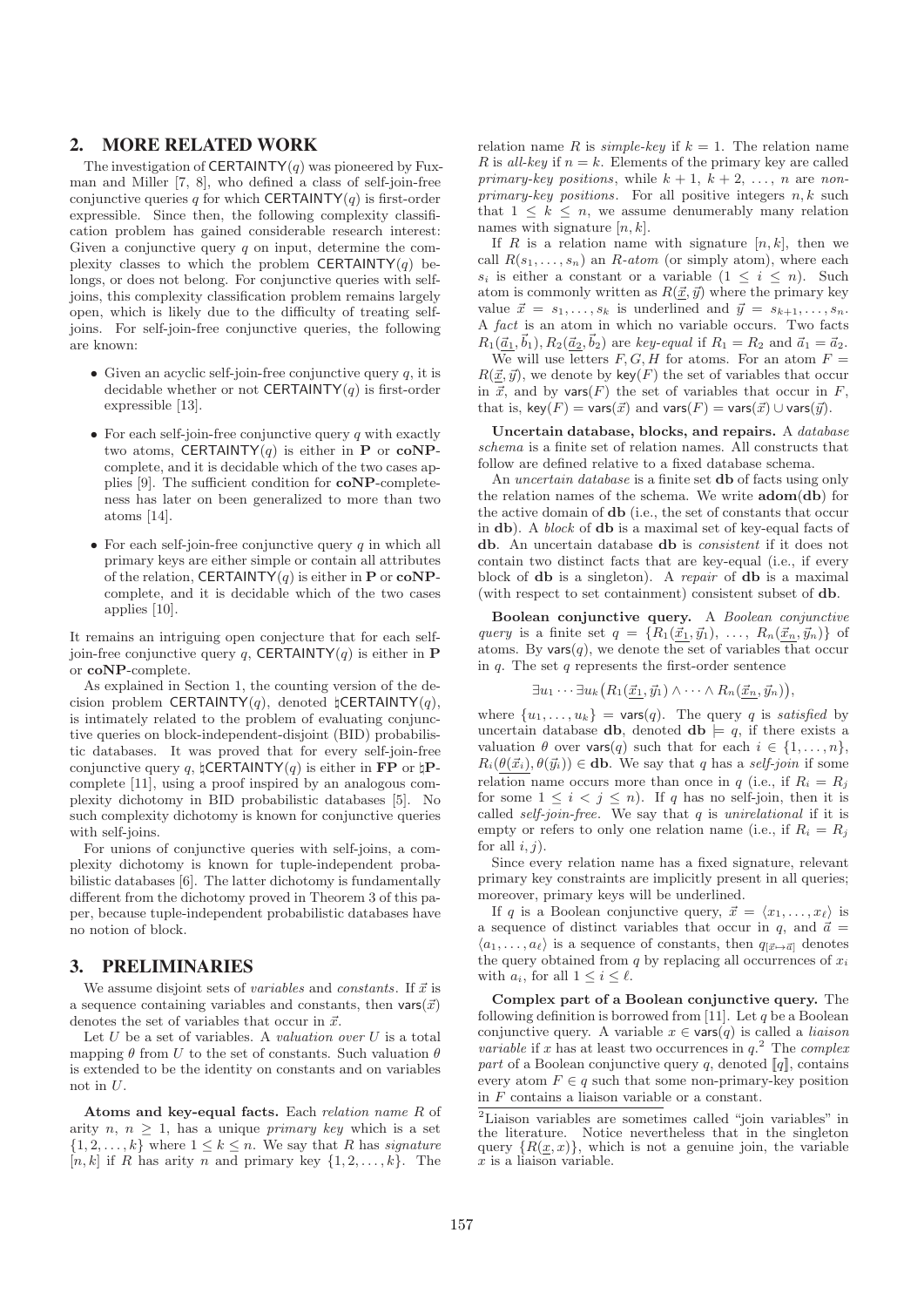Example 2. The variable  $y$  is the only liaison variable in  $q = \{R(\underline{x}, y), R(y, z), S(y, u, a)\},\$ in which a is a constant. The complex part of q is  $[q] = \{R(\underline{x}, y), S(y, u, a)\}.$  The complex part of  $\{R(y, w), R(\underline{x}, u), T(x, y)\}$ , where T is allkey, is empty.

If some atom  $F = R(\underline{\vec{x}}, y_1, \ldots, y_\ell)$  of a Boolean conjunctive query q does not belong to q's complex part, then  $y_1, \ldots, y_\ell$  are distinct variables that have only one occurrence in q. Intuitively, such variables can be disregarded when evaluating the query  $q$ , because they do not impose any join condition. This intuition underlies the following helping lemma.

Lemma 1. Let q be a Boolean conjunctive query. Let db be an uncertain database. Let  $\mathbf{r}_1$ ,  $\mathbf{r}_2$  be two repairs of **db**. For every valuation  $\theta$  over vars([q]]), if  $\mathbf{r}_1 \models \theta(q)$  and  $\theta(\llbracket q \rrbracket) \subseteq \mathbf{r}_2$ , then  $\mathbf{r}_2 \models \theta(q)$ .

PROOF. Let  $\theta$  be a valuation over vars( $[q]$ ) such that  $\mathbf{r}_1 \models$  $\theta(q)$  and  $\theta(\llbracket q \rrbracket) \subseteq \mathbf{r}_2$ . Since  $\mathbf{r}_1 \models \theta(q)$ , we can extend  $\theta$  to a valuation  $\mu_1$  over vars $(q)$  such that  $\mu_1(q) \subseteq \mathbf{r}_1$ . Every atom  $F \in q \setminus [q]$  is of the form  $R(\underline{\vec{x}}, y_1, \ldots, y_\ell)$  where each  $y_i$  is a variable that occurs only once in  $q$ . Let  $\mu_2$  be the extension of  $\theta$  such that for every atom  $F \in q \setminus [q]$ , we have that  $\mu_2(F)$ is the fact of  $\mathbf{r}_2$  that is key-equal to  $\mu_1(F)$ . Obviously,  $\mu_2$  is well defined and  $\mu_2(q) \subseteq \mathbf{r}_2$ . It follows  $\mathbf{r}_2 \models \theta(q)$ .  $\Box$ 

Counting repairs. For any fixed Boolean conjunctive query q, we define  $\sharp$ CERTAINTY(q) as the following counting problem: Given an uncertain database db on input, determine the number of repairs of  $db$  that satisfy  $q$ .

Let  $db$  be an uncertain database and  $q$  a Boolean query. We write  $\text{rset}(\textbf{db})$  for the set of repairs of **db**, and  $\text{rset}(\textbf{db}, q)$ for the subset of  $rset(ab)$  containing each repair that satisfies q. The cardinality of these sets are denoted by  $\text{first}(\mathbf{db})$ and  $\text{|rset(ab, q)|}$  respectively. Thus, for a fixed Boolean conjunctive query q,  $\sharp$ CERTAINTY(q) is the problem that takes as input an uncertain database db and asks to determine  $\mathsf{d}rset(\mathbf{db}, q)$ . The following is straightforward.

THEOREM 1. For every Boolean conjunctive query q, the counting problem  $\sharp$ CERTAINTY(q) is in  $\sharp$ **P**.

PROOF.  $3$  For any fixed Boolean conjunctive query q, the following problem is in NP: Given an uncertain database db on input, determine whether some repair of db satisfies q. The problem is in  $\bf NP$ , because if the answer is "yes" for some uncertain database db, then a succinct certificate is a repair of  $\bf{db}$  that satisfies q. Since the above problem is in **NP**, its counting variant is in  $\sharp P$ .  $\Box$ 

In the technical treatment, it is often more convenient to work with the fraction of repairs rather than the absolute number of repairs that satisfy some query. To this extent, we define rfrac $(d\mathbf{b}, q) = \frac{\text{Irset}(d\mathbf{b}, q)}{\text{Irset}(d\mathbf{b})}$ , the fraction of repairs satisfying q. Since  $\text{|rset(ab)}$  can be computed in polynomial time in the size of **db**, the problems of determining  $\sharp \text{rset}(\textbf{db}, q)$ and  $\textsf{rfrac}(\textbf{db}, q)$  are polynomially equivalent.

# 4. DICHOTOMY FOR SELF-JOIN-FREE CONJUNCTIVE QUERIES

In earlier work [11], we showed that for every self-joinfree Boolean conjunctive query q,  $\sharp$ CERTAINTY(q) is either in FP or ♮P-hard, and it is decidable which of the two cases applies. This result is recalled next and will be used later on.

**Function** IsSafe $(q)$  Determine whether q is safe Input: q is a self-join-free Boolean conjunctive query. Result: Boolean in {true, false}. begin SE0a: if  $|q| = 1$  and vars $(q) = \emptyset$  then return true; SE0b: if  $[q] = \emptyset$  then return true; SE1: if  $q = q_1 \cup q_2$  with  $q_1 \neq \emptyset \neq q_2$ , vars $(q_1) \cap \text{vars}(q_2) = \emptyset$ then  $\lbrack$  return IsSafe(q<sub>1</sub>) ∧ IsSafe(q<sub>2</sub>);  $/* a$  is an arbitrary constant  $*$ / SE2: if  $\llbracket q \rrbracket \neq \emptyset$  and  $\bigcap_{F \in \llbracket q \rrbracket} \text{key}(F) \neq \emptyset$  then select  $x\in \bigcap_{F\in \llbracket q\rrbracket} \mathsf{key}(F);$  $\texttt{return}~ Issafe(q_{[x \mapsto a]});$ SE3: if there exists  $F \in q$  such that key(F) =  $\emptyset \neq \text{vars}(F)$ then select  $F \in q$  such that key $(F) = \emptyset \neq \text{vars}(F)$ ; select  $x \in \text{vars}(F)$ ; return  $IsSafe(q_{[x\mapsto a]})$ ; if none of the above then return false;  $\mathbb{R}$ 

Function IsSafe takes a self-join-free conjunctive query  $q$ on input, and always terminates with either true or false. The function is recursive. The base rules (SE0a and SE0b) apply if  $q$  consists of a single fact, or if the complex part of q is empty. The recursive rule  $\mathsf{SE1}$  applies if q can be partitioned into two subqueries which have no variables in common. The recursive rule SE2 applies if all atoms in the complex part of  $q$  contain the same variable at some of their primary-key positions. The recursive rule SE3 applies if all primary-key positions of some atom are occupied by constants and some non-primary-key position contains a variable.

Definition 1. A self-join-free Boolean conjunctive query  $q$  is called *safe* if Function IsSafe returns **true** on input  $q$ ; otherwise  $q$  is unsafe.

The main result of [11] can now be stated.

THEOREM 2  $([11])$ . Let q be a self-join-free Boolean conjunctive query.

1. If q is safe, then  $\sharp$ CERTAINTY(q) is in FP.

2. If q is unsafe, then  $\sharp$ CERTAINTY(q) is  $\natural$ P-hard.

The aim of the current paper is to establish a complexity dichotomy like Theorem 2 for conjunctive queries with selfjoins.

<sup>&</sup>lt;sup>3</sup>The proof suggests that  $\mathsf{LCERTAINTY}(q)$  might better have been named  $\natural$ POSSIBILITY(q).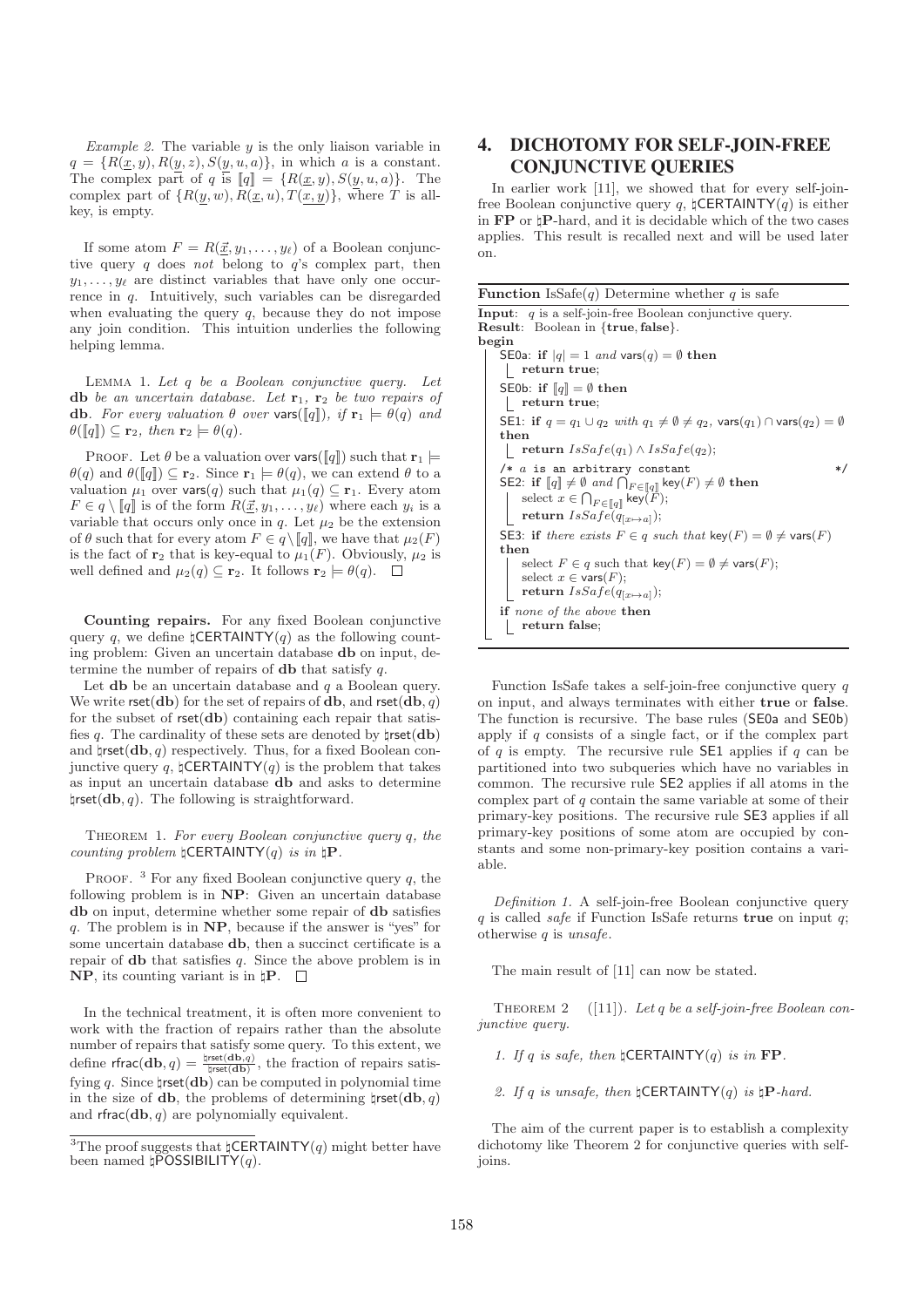# 5. UNIRELATIONAL QUERIES

Recall that a Boolean conjunctive query  $q$  is called unirelational if it does not refer to two distinct relation names. In this section, we focus on the complexity of the problem  $\sharp$ **CERTAINTY**(q) when q is unirelational, using exclusively relation name  $R$ . We will impose no restriction on the signature of R. Sections 5.1 and 5.2 establish syntactic conditions on q that guarantee intractability and tractability of  $\natural$ CERTAINTY $(q)$ .

Lemmas 2 and 5 are the deepest new results in this paper. They are the main tools for proving the complexity dichotomies in Section 7.

#### 5.1 Intractability Result

We first recall the notion of minimality of Boolean conjunctive queries. We then prove a powerful lemma which is useful for establishing intractability of  $\mathcal{L}$ CERTAINTY(q) if  $q$  is a unirelational Boolean conjunctive query. The lemma will be illustrated by an example.

Definition 2. A Boolean conjunctive query  $q$  is minimal if there exists no Boolean conjunctive query  $q'$  such that  $|q'| < |q|$  and q' is equivalent to q.

Lemma 2. Let q be a unirelational Boolean conjunctive query using relation name R such that q is minimal and no two distinct atoms of q agree on all primary-key positions. Let q ′ be the self-join-free Boolean conjunctive query obtained from q by replacing each occurrence of R with a new relation name of the same signature as  $R$ . If  $q'$  is unsafe, then  $\sharp$ CERTAINTY(q) is  $\sharp$ **P**-hard.

Example 3. Let  $q = \{R(\underline{x}, y), R(y, x)\}\$ . The query q satisfies the premise of Lemma 2 because it is minimal and contains no two distinct atoms that agree on their primary key. The self-join-free query  $q' = \{S(\underline{x}, y), T(y, x)\}\$ is obtained by replacing in q each occurrence of  $R$  with a new relation name. It can be easily verified that Function IsSafe returns false on input  $q'$ , i.e.,  $q'$  is unsafe. By Lemma 2,  $\sharp$ CERTAINTY(q) is  $\natural$ P-hard.

The following proof of Lemma 2 uses three sublemmas for readability reasons. After the proof, we will explain how the restrictions on  $q$  in the premise of Lemma 2 can be easily met.

PROOF OF LEMMA 2. Assume  $q'$  is unsafe. By Theorem 2,  $\natural$ CERTAINTY(q') is  $\natural$ P-hard. To establish  $\natural$ P-hardness of  $\sharp$ CERTAINTY(q), it suffices to show a polynomial-time Turing reduction from the  $\natural$ P-hard problem  $\natural$ CERTAINTY(q') to  $\sharp$ **CERTAINTY**(*q*). This is the object of the remainder of the proof.

Let  $R, S_1, \ldots, S_m$  be relation names of same signature  $[n, k]$  such that

$$
q = \{R(x_{i1},...,x_{in})\}_{i=1}^m, \text{ and}
$$
  

$$
q' = \{S_i(x_{i1},...,x_{in})\}_{i=1}^m.
$$

Let  $\sigma$  be the following mapping on  $S_i$ -facts. For  $i \in$  $\{1, \ldots, m\}$ , if  $G = S_i(a_1, \ldots, a_n)$ , then

$$
\sigma(G) = R((a_1,x_{i1}),\ldots,(a_n,x_{in})).
$$

The pairs  $(a, s)$ , where a is a constant and s a symbol, denote constants, such that  $(a_1, s_1) = (a_2, s_2)$  if and only if  $a_1 = a_2$ and  $s_1 = s_2$ . If  $a \neq s$ , then  $(a, s)$  denotes a new constant

not occurring elsewhere. If  $a = s$ , then  $(a, s)$  is the constant a.

Clearly, for all  $i, j \in \{1, ..., m\}$  such that  $i \neq j$ , for all  $S_i$ -facts  $G_1, G_2$ , for each  $S_i$ -fact  $H$ ,

- $G_1 = G_2$  iff  $\sigma(G_1) = \sigma(G_2)$ ;
- $G_1$  and  $G_2$  are key-equal iff  $\sigma(G_1)$  and  $\sigma(G_2)$  are keyequal;
- $\sigma(G_1)$  and  $\sigma(H)$  are not key-equal because by the premise in the statement of Lemma 2, it is the case that  $\langle x_{i1}, \ldots, x_{ik} \rangle \neq \langle x_{j1}, \ldots, x_{jk} \rangle$ .

Let db be an uncertain database that uses only relation names among  $S_1, \ldots, S_m$ . We define  $\sigma(\mathbf{db}) := {\sigma(F) | F \in \mathcal{F}}$ db}.

It can now be easily seen that  $\text{rset}(\sigma(\mathbf{db})) = {\sigma(\mathbf{r}) \mid \mathbf{r}} \in$ rset(db)} and  $\text{Irset}(\sigma(\mathbf{db})) = \text{Irset}(\mathbf{db})$ . It suffices now to show that for each repair r of db,

$$
\mathbf{r} \models q' \iff \sigma(\mathbf{r}) \models q.
$$

 $\Rightarrow$  Assume  $\mathbf{r} \models q'$ . We can assume a valuation  $\nu$  such that  $\nu(q') \subseteq \mathbf{r}$ . Let  $\hat{\nu}$  be the valuation such that for every symbol x, we have  $\hat{\nu}(x) = (\nu(x), x)$ . Notice that  $\hat{\nu}$  is indeed the identity on constants, because for every constant  $a, \hat{\nu}(a) = (a, a) = a$ . The following paragraph shows that  $\hat{\nu}(q) \subseteq \sigma(\mathbf{r}).$ 

Let  $1 \leq i \leq m$ . Let  $a_1, \ldots, a_n$  be constants such that  $\nu(x_{i1}) = a_1, \ldots, \nu(x_{in}) = a_n$ . Consequently,  $\hat{\nu}(x_{i1}) =$  $(a_1, x_{i1}), \ldots, \hat{\nu}(x_{in}) = (a_n, x_{in}).$  From  $\nu(q') \subseteq \mathbf{r}$ , it follows  $S_i(a_1, \ldots, a_n) \in \mathbf{r}$ , hence  $R(\hat{\nu}(x_{i1}), \ldots, \hat{\nu}(x_{in})) \in \sigma(\mathbf{r})$ .

 $\boxed{\Leftarrow}$  Assume  $\sigma(\mathbf{r}) \models q$ . We can assume a valuation  $\theta$  over vars(q) such that  $\theta(q) \subseteq \sigma(\mathbf{r})$ . We can assume the existence of a total function  $\pi$  :  $\{1, \ldots, m\} \rightarrow \{1, \ldots, m\}$ such that for each  $i \in \{1, \ldots, m\}$ , we can assume some fact  $S_{\pi(i)}(a_{i1}, \ldots, a_{in})$  in **r** such that

$$
R(\theta(x_{i1}),\ldots,\theta(x_{in}))=\sigma\big(S_{\pi(i)}(a_{i1},\ldots,a_{in})\big).
$$

Since

 $\sigma\big(S_{\pi(i)}(a_{i1},\ldots,a_{in})\big)=R((a_{i1},x_{\pi(i)1}),\ldots,(a_{in},x_{\pi(i)n})),$ 

we obtain that for  $1 \leq i \leq m$  and  $1 \leq j \leq n$ ,

$$
\theta(x_{ij}) = (a_{ij}, x_{\pi(i)j}).
$$

SUBLEMMA 1. If  $x_{ij} = x_{k\ell}$ , then  $a_{ij} = a_{k\ell}$  and  $x_{\pi(i)j} =$  $x_{\pi(k)\ell}$ .

PROOF OF SUBLEMMA 1. Let  $x_{ij} = x_{k\ell}$ . Since  $\theta(x_{ij}) =$  $\theta(x_{k\ell})$ , it follows  $(a_{ij}, x_{\pi(i)j}) = (a_{k\ell}, x_{\pi(k)\ell})$ . Consequently,  $a_{ij} = a_{k\ell}$  and  $x_{\pi(i)j} = x_{\pi(k)\ell}$ .  $\Box$ 

SUBLEMMA 2. If  $x_{ij}$  is a constant, then  $x_{ij} = a_{ij}$  $x_{\pi(i)j}$ .

PROOF OF SUBLEMMA 2. Let  $x_{ij}$  be a constant. Since  $\theta(x_{ij}) = (a_{ij}, x_{\pi(i)j})$  and  $\theta$  is the identity on constants,  $x_{ij} =$  $a_{ij} = x_{\pi(i)j}$ .

We distinguish two cases.

Case  $\pi$  is a permutation. We will use the following easy sublemma.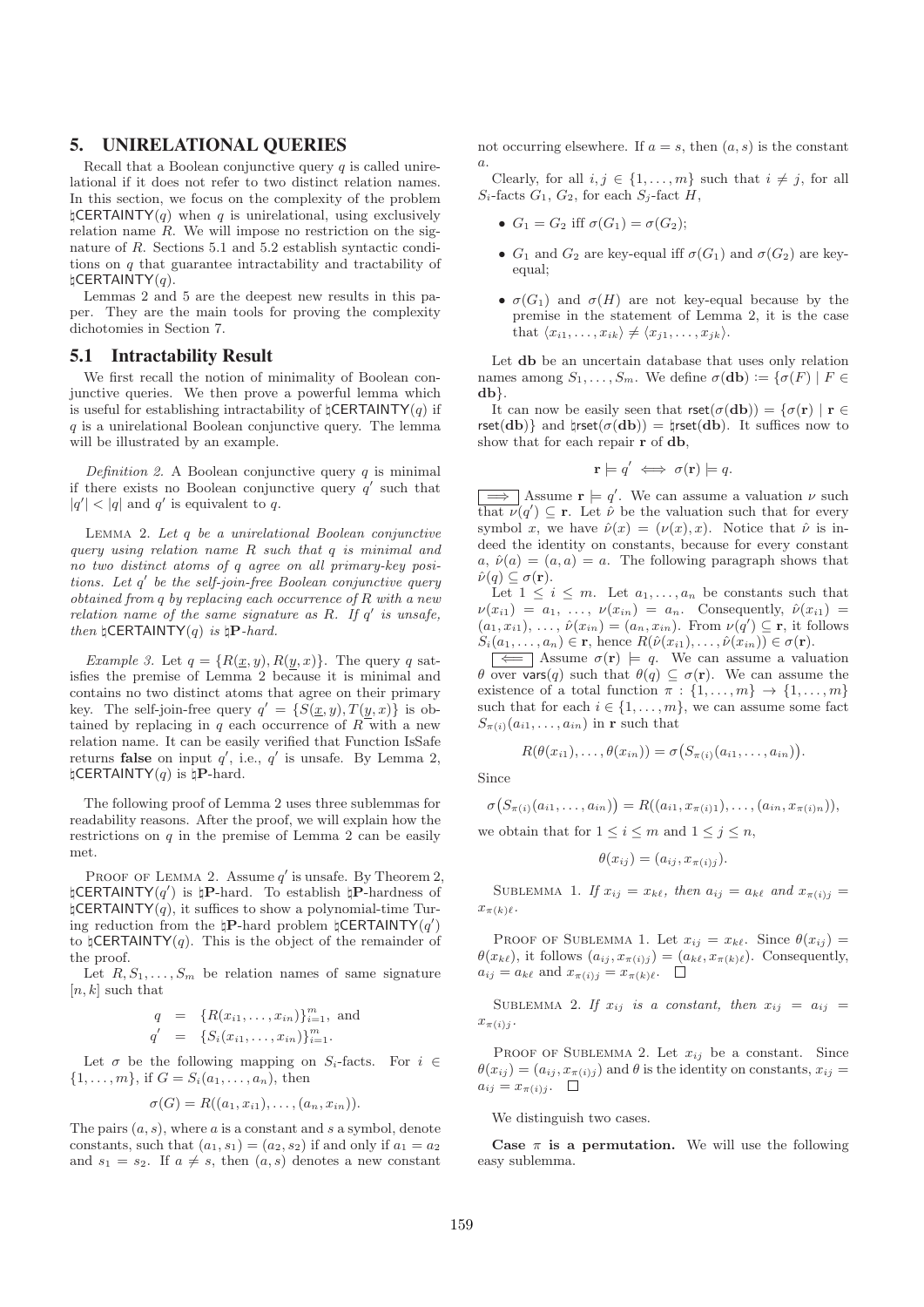SUBLEMMA 3. Let  $\pi$  be a permutation of some nonempty finite set S. There exists integer  $p \geq 0$  such that for all  $a \in S$ , we have  $\pi^{-1}(a) = \pi^p(a)$ .

PROOF. Let  $C$  be the set of positive integers such that  $k \in C$  if and only if  $\pi$  contains a cycle with k elements. Let  $p = (\prod_{k \in C} k) - 1$ . Obviously, for every  $a \in S$ , we have  $\pi^p(a) = \pi^{-1}(a).$ 

Let  $\omega$  be the valuation such that for all  $i \in \{1, \ldots, m\},\$  $j \in \{1, \ldots, n\}, \ \omega(x_{ij}) = a_{\pi^{-1}(i)j}$ . By Sublemma 3, we can assume an integer  $p \geq 0$  such that for all  $i \in \{1, \ldots, m\}$ , we have  $\pi^{-1}(i) = \pi^p(i)$ . Consequently,

$$
\omega(x_{ij}) = a_{\pi^{-1}(i)j} = a_{\pi^p(i)j}.
$$

We show that  $\omega$  is well defined.

- 1. Assume  $x_{ij} = x_{k\ell}$ . By repeated application of Sublemma 1, we obtain  $a_{\pi^p(i)j} = a_{\pi^p(k)\ell}$ .
- 2. Assume  $x_{ij}$  is a constant. By repeated application of Sublemma 2, we obtain  $x_{ij} = a_{\pi^p(i)i}$ .

We show next that  $\omega(q') \subseteq \mathbf{r}$ , hence  $\mathbf{r} \models q'$ . Since  $\pi$  is a permutation,

$$
\{1,\ldots,m\} = \{\pi(1),\ldots,\pi(m)\}.
$$

Let  $i \in \{1, \ldots, m\}$ . It suffices to show that the fact

$$
S_{\pi(i)}(\omega(x_{\pi(i)1}),\ldots,\omega(x_{\pi(i)n}))
$$

belongs to r. This is straightforward since

$$
S_{\pi(i)}(\omega(x_{\pi(i)1}),\ldots,\omega(x_{\pi(i)n}))=S_{\pi(i)}(a_{i1},\ldots,a_{in}),
$$

and  $S_{\pi(i)}(a_{i1}, \ldots, a_{in})$  belongs to **r** by definition.

Case  $\pi$  is not a permutation. Let  $\mu$  be the substitution such that for all  $x_{ij}$ , we have  $\mu(x_{ij}) = x_{\pi(i)j}$ . We show that  $\omega$  is well defined.

- 1. Assume  $x_{ij} = x_{k\ell}$ . By application of Sublemma 1, we obtain  $x_{\pi(i)j} = x_{\pi(k)\ell}$ .
- 2. Assume  $x_{ij}$  is a constant. By application of Sublemma 2, we obtain  $x_{ij} = x_{\pi(i)j}$ .

Then  $\mu(q) \subset q$ , hence q is not minimal, a contradiction. This concludes the proof of Lemma 2.  $\square$ 

Let  $q$  be a unirelational Boolean conjunctive query referring to relation name R. Lemma 2 only applies if  $q$  is minimal and contains no two distinct atoms that agree on all primary-key positions. We argue next that these restrictions can be easily met.

For a given unirelational Boolean conjunctive query q with relation name  $R$ , we can first chase  $q$  by the primary key of R. See [1, p. 174] for a definition of the chase. Two cases can occur:

1. The chase attempts to equate two distinct constants. If this happens, there exists no consistent database that satisfies  $q$ . For any uncertain database  $db$ , the number of repairs satisfying  $q$  is 0. For example, chasing  ${R(\underline{x}, a), R(\underline{x}, b)}$  by the primary key of R will equate the distinct constants  $a$  and  $b$ ; obviously, no repair can satisfy this query.

2. The chase terminates with a query  $q'$ . Clearly,  $q'$  contains no two distinct atoms that agree on all primarykey positions (otherwise the chase could be continued). By Proposition 8.4.2 in [1, p. 175], we know that  $q$  and q ′ evaluate to the same truth value on any consistent database. Finally, by Theorem 6.2.6 in [1, p. 119], we can compute a minimal Boolean conjunctive query  $q'' \subseteq q'$  such that  $q''$  is equivalent to  $q'$ . Clearly,  $q''$  satisfies the premise of Lemma 2 and for every uncertain database db,  $\text{first}(\textbf{db}, q) = \text{first}(\textbf{db}, q'')$ .

Thus the following lemma holds.

Lemma 3. For every unirelational Boolean conjunctive query q with relation name R, exactly one of the following statements is true, and it can be decided which one is true:

- 1. for every uncertain database **db**,  $\phi$ **x**  $\phi$ **x**  $\phi$  $= 0$ ; or
- 2. there exists a computable unirelational Boolean conjunctive query q ′ with relation name R such that
	- for every uncertain database db,  $\phi$  |  $\phi$ |  $=$  $\text{first}(\textbf{db}, q)$ ; and
	- $q'$  is minimal and contains no two distinct atoms that agree on all primary-key positions.

## 5.2 Tractability Results

The two lemmas of this section provide computation rules for rfrac( $db, q$ ) where q is a unirelational Boolean conjunctive query, and db is an uncertain database. Lemma 4 provides a recursive rule that is the analogue of rule SE3 in Function IsSafe. The other recursive rules of Function IsSafe do not carry over to conjunctive queries with self-joins. Instead, Lemma 5 provides a new base rule whose proof makes use of the inclusion-exclusion principle.

Lemma 4. Let q be a unirelational Boolean conjunctive query such that for some atom  $F \in q$ , for some variable x,  $key(F) = \emptyset$  and  $x \in vars(F)$ . Then, for every uncertain database **db**.

$$
\text{rfrac}(\mathbf{db},q) = \sum_{a \in \mathbf{adom}(\mathbf{db})} \text{rfrac}(\mathbf{db},q_{[x \mapsto a]}) \enspace .
$$

PROOF. Obviously,

$$
\text{rset}(\mathbf{db},q) = \bigcup_{c \in \mathbf{adom}(\mathbf{db})} \text{rset}(\mathbf{db},q_{[x \mapsto c]}) \enspace .
$$

It suffices thus to show that for  $c_1, c_2 \in \text{adom}(\text{db})$  with  $c_1 \neq c_2$ ,

$$
\text{rset}(\mathbf{db}, q_{[x \mapsto c_1]}) \cap \text{rset}(\mathbf{db}, q_{[x \mapsto c_2]}) = \emptyset . \tag{1}
$$

Assume towards a contradiction some repair r of db such that  $\mathbf{r} \in \text{rset}(\mathbf{db}, q_{[x \mapsto c_1]}) \cap \text{rset}(\mathbf{db}, q_{[x \mapsto c_2]})$ . Assume without loss of generality that F is of the form  $R(\vec{a}, x, \dots)$ . Then,  $R(\underline{\vec{a}}, c_1, \dots), R(\underline{\vec{a}}, c_2, \dots) \in \mathbf{r}$ , hence r contains two distinct, key-equal facts, a contradiction. We conclude by contradiction that (1) holds. This concludes the proof of Lemma 4.  $\Box$ 

Lemma 5. Let q be a unirelational Boolean conjunctive query with relation name  $R$ . Let  $Q$  be a partition of  $q$  such that for all  $o, p \in Q$ ,<sup>4</sup>

 ${}^4Q$  is a partition of q if the elements of Q are pairwise disjoint, nonempty subsets of q such that  $\bigcup_{p\in Q} p = q$ .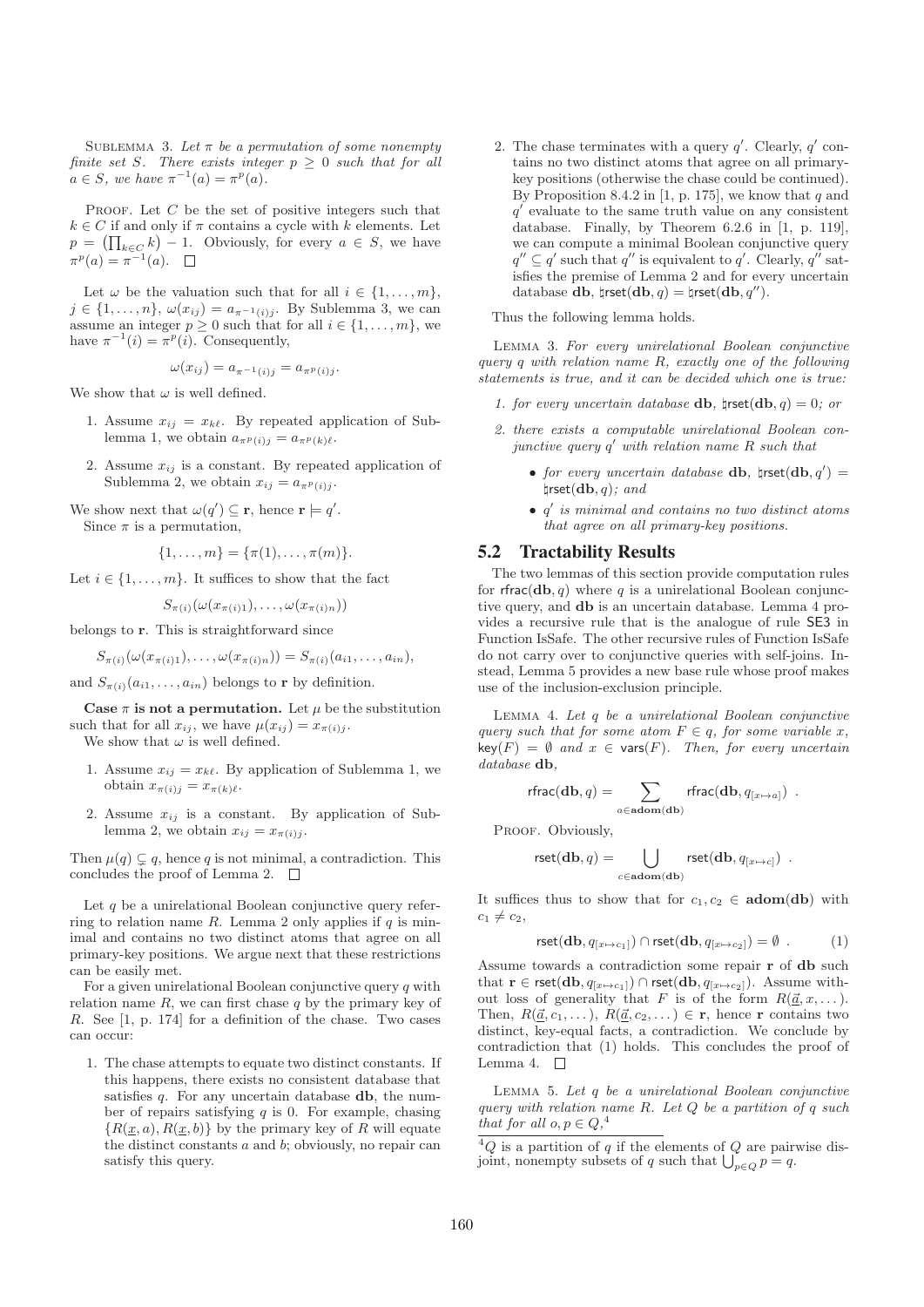1. if  $o \neq p$ , then vars( $o) \cap$  vars( $p) = \emptyset$ ; and

2. for all 
$$
F, G \in [p]
$$
,  $key(F) = key(G)$ .

Then,  $\sharp$ CERTAINTY(q) is in FP.

Example 4. Let R be a relation name of signature [3, 2]. Let  $a, b$  be constants. Let

$$
q = \{R(\underline{x}, \underline{y}, z), R(\underline{y}, \underline{x}, z), R(\underline{a}, \underline{z}, u), R(\underline{w}, \underline{a}, b)\}
$$
  
\n
$$
p_1 = \{R(\underline{x}, \underline{y}, z), R(\underline{y}, \underline{x}, z), R(\underline{a}, \underline{z}, u)\}
$$
  
\n
$$
p_2 = \{R(\underline{w}, \underline{a}, b)\}
$$

We have  $[\![p_1]\!] = \{R(x, y, z), R(y, x, z)\}.$  It is now straightforward to verify that  $\overline{Q} = \{p_1, p_2\}$  is a partition of q that satisfies the premise of Lemma 5. Consequently,  $\sharp$ **CERTAINTY** $(q)$ is in FP.

The following proof of Lemma 5 uses three sublemmas for readability reasons.

PROOF OF LEMMA 5. Let **db** be an uncertain database of R-facts that is the input of  $\sharp$ CERTAINTY(q). For every  $P \subseteq Q$ , we define  $\mathsf{FALS}(P)$  as follows:

$$
FALS(P) := \{ \mathbf{r} \in \text{rset}(\mathbf{db}) \mid \forall p \in P(\mathbf{r} \not\models p) \}.
$$

We will use the following sublemma.

 $\textsc{Sublemma}$  4.  $\bigcup_{p \in Q} \textsf{FALS}(\{p\}) \, = \, \{ \textbf{r} \, \in \, \textsf{rset}(\textbf{db}) \, \mid \, \textbf{r} \not \models$ q}.

PROOF OF SUBLEMMA 4. Let **r** be an arbitrary repair of db.

 $\subseteq$  | Assume  $\mathbf{r} \in \bigcup_{p \in Q}$  FALS({p}). We can assume  $p_0 \in Q$ such that  $\mathbf{r} \in \mathsf{FALS}(\{p_0\})$ . Then  $\mathbf{r} \not\models p_0$ . Since  $p_0 \subseteq q$ , it follows  $\mathbf{r} \not\models q$ .

 $\boxed{=}$  Assume  $\mathbf{r} \not\models q$ . By the first item in the statement of Lemma 5, we can assume  $p_0 \in Q$  such that  $\mathbf{r} \not\models p_0$ . Then  $\mathbf{r} \in \mathsf{FALS}(\{p_0\})$ . It follows  $\mathbf{r} \in \bigcup_{p \in Q} \mathsf{FALS}(\{p\})$ . This concludes the proof of Sublemma 4.

Let  $N = |\text{rset}(\mathbf{db})|$  and  $M = |\{\mathbf{r} \in \text{rset}(\mathbf{db}) \mid \mathbf{r} \not\models q\}|.$ Then,  $\text{Irset}(\textbf{db}, q) = N - M$ . It suffices to show that M can be computed in polynomial time in the size of db.

By Sublemma 4 and the inclusion-exclusion principle,

$$
M = \sum_{k=1}^{|Q|} \Big( (-1)^{k-1} \sum_{P \subseteq Q, |P| = k} |\text{FALS}(P)| \Big). \tag{2}
$$

In the remainder, we show how to compute in polynomial time  $|FALS(P)|$  for each nonempty subset P of Q.

We define  $\sigma: 2^{\mathbf{d} \mathbf{b}} \to 2^Q$  such that for every subset  $\mathbf{d} \mathbf{b}_0 \subseteq$ db, the set  $\sigma$ (db<sub>0</sub>) contains  $p \in Q$  if there exists a valuation  $\theta$  over vars(p) such that

1.  $\theta([p]) \subseteq \mathbf{db}_0$ ; and

2.  $\theta(p)$  is a consistent subset of **db**.

The second condition implies that some repair of db satisfies θ(p). Obviously, σ is computable in polynomial time data complexity.

SUBLEMMA 5. Let  $P \subseteq Q$ . Let  $\{\mathbf{db}_1, \mathbf{db}_2, \ldots, \mathbf{db}_n\}$  be a partition of db such that the following hold:

- 1. every block of db is entirely contained in some (unique) db<sub>i</sub>  $(1 \leq i \leq n)$ ; and
- 2. for every  $p \in P$ , for every valuation  $\theta$  over vars $(p)$ , if  $\theta(\llbracket p \rrbracket) \subseteq$  db, then for some  $1 \leq i \leq n$ ,  $\theta(\llbracket p \rrbracket) \subseteq$  db<sub>i</sub>.

Then,

$$
|\text{FALS}(P)| = \prod_{1=1}^n |\{\mathbf{r}_i \in \text{rset}(\mathbf{db}_i) \mid \sigma(\mathbf{r}_i) \cap P = \emptyset\}|. \tag{3}
$$

PROOF OF SUBLEMMA 5. We first show that for every repair r of db,

$$
\mathbf{r} \in \mathsf{FALS}(P) \iff \begin{array}{c} \text{for each } 1 \le i \le n, \\ \sigma(\mathbf{r} \cap \mathbf{db}_i) \cap P = \emptyset. \end{array} \tag{4}
$$

Let **r** be an arbitrary repair of **db**.

F∈ Proof by contraposition. Assume  $\mathbf{r} \notin$  FALS(P). We can assume  $p_0 \in P$  such that  $\mathbf{r} \models p_0$ . Then we can assume a valuation  $\theta$  such that  $\theta(p_0) \subseteq \mathbf{r}$ , hence  $\theta(\llbracket p_0 \rrbracket) \subseteq \mathbf{r}$ . By the second item in the premise of Sublemma 5, there exists  $1 \leq i \leq n$  such that  $\theta(\llbracket p_0 \rrbracket) \subseteq \mathbf{db}_i$ . By the definition of  $\sigma$ , we have  $p_0 \in \sigma(\mathbf{r} \cap \mathbf{db}_i)$ , hence  $\sigma(\mathbf{r} \cap \mathbf{db}_i) \cap P \neq \emptyset$ .

=⇒ Proof by contraposition. Assume that for some  $1 \leq i \leq n$ ,  $\sigma(\mathbf{r} \cap \mathbf{db}_i) \cap P \neq \emptyset$ . We can assume  $p_0 \in P$  such that  $p_0 \in \sigma(\mathbf{r} \cap \mathbf{db}_i)$ . By the definition of  $\sigma$ , we can assume a valuation  $\theta$  over vars $(p_0)$  such that  $\theta(\llbracket p_0 \rrbracket) \subset \mathbf{r} \cap \mathbf{db}_i$  and  $\theta(p_0)$  is a consistent subset of **db**. Consequently,  $\theta(\llbracket p_0 \rrbracket) \subseteq \mathbf{r}$ and we can assume a repair  $\mathbf{r}_0$  of **db** such that  $\theta(p_0) \subseteq \mathbf{r}_0$ . Let  $\theta'$  be the restriction of  $\theta$  to vars( $[[p_0]]$ ). From  $\theta(p_0) \subseteq \mathbf{r}_0$ , it follows  $\mathbf{r}_0 \models \theta'(p_0)$ . From  $\theta(\llbracket p_0 \rrbracket) \subseteq \mathbf{r}$ , it follows  $\theta'(\llbracket p_0 \rrbracket) \subseteq$ **r**. From  $\mathbf{r}_0 \models \theta'(p_0)$  and  $\theta'(\llbracket p_0 \rrbracket) \subseteq \mathbf{r}$ , it follows  $\mathbf{r} \models \theta'(p_0)$ by Lemma 1, hence  $\mathbf{r} \models p_0$ . Since  $\mathbf{r} \models p_0$ ,  $\mathbf{r} \notin \mathsf{FALS}(P)$ . This concludes the proof of (4).

By the first item in the premise of Sublemma 5, every repair **r** of **db** can be written as a disjoint union  $\mathbf{r} = \mathbf{r}_1 \oplus$  $\mathbf{r}_2 \uplus \cdots \uplus \mathbf{r}_n$  where for every  $1 \leq i \leq n$ ,  $\mathbf{r}_i := \mathbf{r} \cap \mathbf{db}_i$  is a repair of  $\mathbf{db}_i$ . By (4), such a repair r belongs to  $\mathsf{FALS}(P)$ if and only if for  $1 \leq i \leq n$ ,  $\sigma(\mathbf{r}_i) \cap P = \emptyset$ . Therefore, it is correct to conclude (3). This terminates the proof of Sublemma 5  $\Box$ 

For every  $P \subseteq Q$ , we define the binary relation  $\sim_P$  on db as the transitive closure of:

 $F_1 \sim_P F_2$  if one of the following holds:

- 1. the facts  $F_1$  and  $F_2$  are key-equal; or
- 2. for some  $p \in P$ , for some valuation  $\theta$  over vars $(p)$ , we have  $F_1, F_2 \in \theta(\llbracket p \rrbracket) \subseteq$  db.

Let  $P \subseteq Q$ . The equivalence classes of ∼<sub>P</sub> can be computed in polynomial time, because for every  $p \in P$ , there are at most polynomially many (in the size of db) distinct valuations  $\theta$ : vars $(p) \rightarrow \text{adom}(\text{db})$ . The following sublemma states that every equivalence class has at most polynomially many repairs.

SUBLEMMA 6. Let  $P \subseteq Q$ . Let  $\{db_1, db_2, \ldots, db_n\}$  be the partition of db induced by  $\sim_P$ . For every  $1 \leq i \leq n$ ,  $\text{first}(\textbf{db}_i)$  is polynomially bounded in the size of  $\textbf{db}$ .

PROOF OF SUBLEMMA 6. Let  $1 \leq i \leq n$ . Let F be an arbitrary fact of **. We show hereinafter that for every**  $H \in \mathbf{db}_i$ , if b is a constant that occurs at some primary-key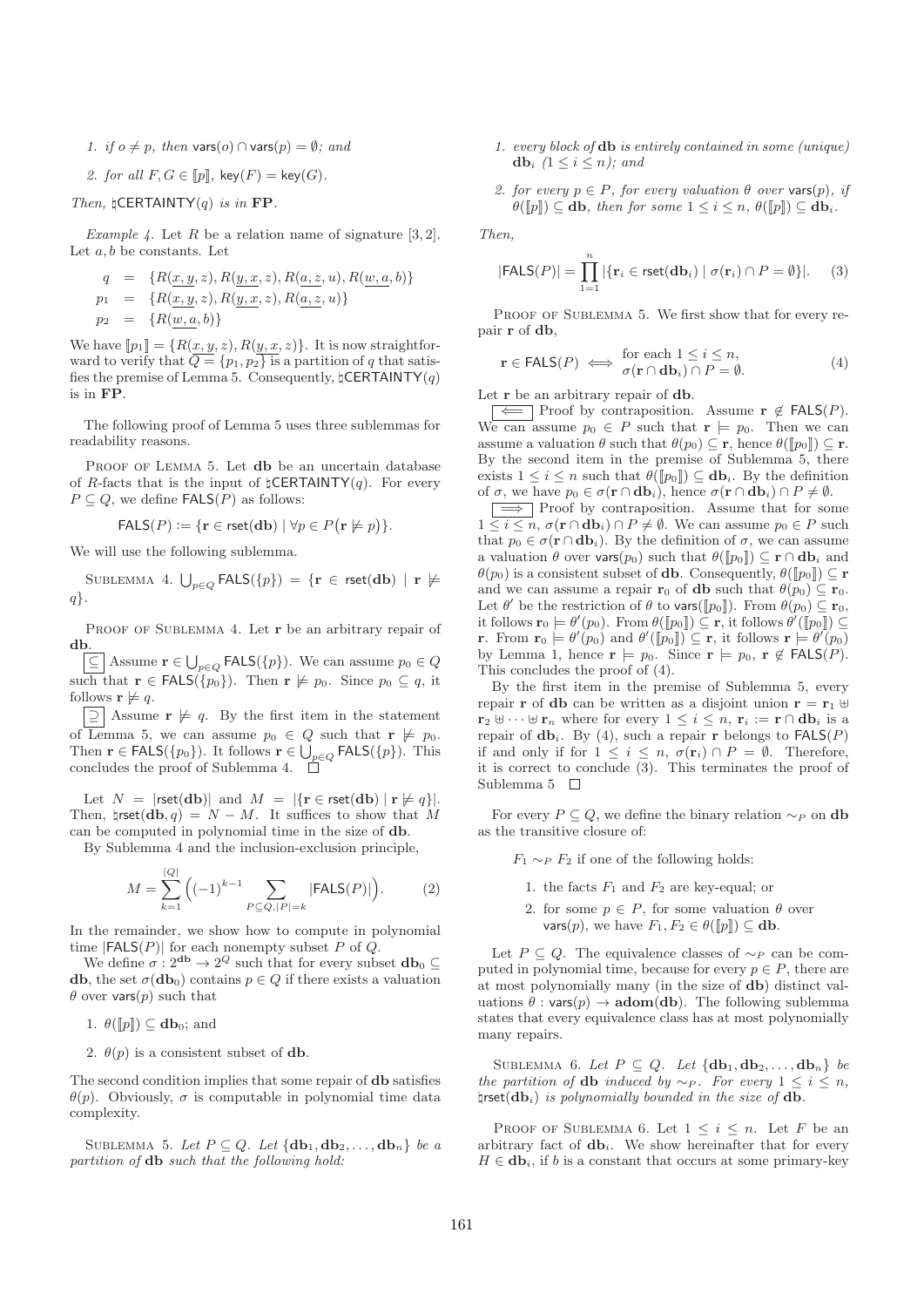position in  $H$ , then either  $b$  occurs in  $q$  or  $b$  occurs at some primary-key position in  $F$  (or both). Consequently, we can assume integer  $\ell$ , which does not depend on **db**, such that the number of distinct blocks in  $\mathbf{db}_i$  is less than or equal to  $\ell$ . Then  $\sharp \mathsf{rset}(\mathbf{db}_i)$  is bounded by  $|\mathbf{db}|^{\ell}$ .

Let  $H \in \textbf{db}_i$ . Then, there exists a sequence

$$
F_1, F_2, \ldots, F_m
$$

of facts in  **such that**  $F_1 = F$ **,**  $F_m = H$ **, and for each**  $j \in \{1, \ldots, m-1\}$ , one of the following holds:

- 1. the facts  $F_i$  and  $F_{i+1}$  are key-equal; or
- 2. for some  $p \in P$ , for some valuation  $\theta$  over vars $(p)$ , we have  $F_j, F_{j+1} \in \theta(\llbracket p \rrbracket) \subseteq$  db.

It suffices to show that for every  $j \in \{1, \ldots, m\}$ , if b is a constant that occurs at some primary-key position in  $F_i$ , then either  $b$  occurs in  $q$  or  $b$  occurs at some primary-key position in  $F_1$  (or both). The proof runs by induction on increasing j. The desired result holds obviously for  $j = 1$ . For the induction step,  $j \rightarrow j + 1$ , let b be a constant such that b occurs at some primary-key position in  $F_{j+1}$  and b does not occur in q. Two cases can occur.

- 1.  $F_j$  and  $F_{j+1}$  are key-equal. Clearly, b occurs at some primary-key position in  $F_j$ .
- 2. There exists  $p \in P$  and a valuation  $\theta$  over vars $(p)$  such that  $F_i, F_{i+1} \in \theta(\llbracket p \rrbracket) \subseteq$  db. We can assume  $G_1, G_2 \in$ [p] such that  $F_j = \theta(\overline{G_1})$  and  $F_{j+1} = \theta(G_2)$ . Since b does not occur in q, we can assume  $x \in \text{key}(G_2)$  such that  $\theta(x) = b$ . From key( $G_1$ ) = key( $G_2$ ), it follows  $x \in$  $key(G_1)$ , hence b occurs at some primary-key position in  $F_i$ .

Since b occurs at some primary-key position in  $F_j$ , by the induction hypothesis, b occurs at some primary-key position in  $F_1$ . This concludes the proof of Sublemma 6.

By the definition of  $\sim_P$ , the set of equivalence classes of  $∼P$  satisfies the first and the second item in Sublemma 5. By Sublemma 6, the righthand expression in equation (3) can be computed in polynomial time. It follows that the righthand expression in equation (2) can be computed in polynomial time. This concludes the proof of Lemma 5.  $\Box$ 

We point out that the lemmas in this section are not sufficient to establish the (in)tractability of each problem  $\sharp$ CERTAINTY(q) where q is a unirelational Boolean conjunctive query. Consider the minimal query  $q = \{R(x, y, a),\}$  $R(z, x, a)$ , where a is a constant. Since the query  $\{S(\overline{x}, y, a),\}$  $T(\overline{z}, \overline{x}, a)$  is safe, Lemma 2 provides no information on the complexity of  $\sharp$ CERTAINTY(q). Further, q does not satisfy the premises of Lemmas 4 and 5.

# 6. ENCODING MULTIPLE RELATIONS IN A SINGLE RELATION

The results in Section 5 assume a single relation name denoted R. This assumption is not severe, because it is easy to encode multiple relations into a single relation. Although the following definition is somewhat technical, the idea is simple and illustrated by Fig. 4, which shows how to encode two relations R and S with different signatures in one relation N. The R-fact  $R(a, b, c)$  is encoded as  $N(R, a, b, c, 0)$ ,

R 1 2 3 a b c a b d S 1 2 3 a b c e f c N 1 2 3 4 5 R a b c 0 R a b d 0 S a 0 b c S e 0 f c

Figure 4: The relations  $R$  and  $S$  are encoded in  $N$ . The signatures of R, S, and N are  $[3, 2]$ ,  $[3, 1]$ , and [5, 3] respectively. The leftmost position of  $N$  is used for tagging tuples with their relation of origin. The symbol 0 is used for padding.

and the S-fact  $S(\underline{a}, b, c)$  is encoded as  $N(S, a, 0, b, c)$ . The leftmost position in  $N$  is used for storing the original relation of the encoded fact; the encoding preserves primary-key positions; extra positions are padded with 0's. The encoding naturally extends to conjunctive queries.

Definition 3. Let  $S$  be a database schema (i.e., a finite set of relation names). Let  $\ell$  and  $m$  be the smallest integers such that for every relation name  $R \in \mathbf{S}$ , if R has signature [n, k], then  $k \leq \ell$  and  $n - k \leq m$ .

Let N be a relation name of signature  $[\ell + m + 1, \ell + 1]$ such that  $N \notin \mathbf{S}$ . Let 0 be a constant, arbitrarily picked in the set of constants. For every relation name  $R$  in  $S$ , for every R-atom  $F = R(s_1, \ldots, s_k, t_1, \ldots, t_j)$ , we define

$$
\mathsf{enc}_\mathbf{S}(F) = N(\underline{R}, s_1, \dots, s_\ell, t_1, \dots, t_m),
$$

where  $s_{k+1} = \cdots = s_{\ell} = 0 = t_{j+1} = \cdots = t_m$ , i.e., extra positions are padded with 0's.

The function  $enc_S$  naturally extends to sets. Let  $A$  be a finite set of atoms using only the relation names in S. Typically, A will be a Boolean conjunctive query or a set of facts. We define  $\mathsf{enc}_\mathbf{S}(A) = \{\mathsf{enc}_\mathbf{S}(F) \mid F \in A\}.$ 

The following lemmas are fairly straightforward.

LEMMA 6. Let  $S$  be a database schema. Let  $F, G$  be atoms whose relation names belong to **S**. Then,

- 1.  $F = G$  iff  $\mathsf{enc}_S(F) = \mathsf{enc}_S(G)$ .
- 2. F and G are key-equal facts iff  $\mathsf{enc}_\mathbf{S}(F)$  and  $\mathsf{enc}_\mathbf{S}(G)$ are key-equal facts.

LEMMA 7. Let  $S$  be a database schema. Let q be a Boolean conjunctive query using only the relation names in S. Then, the problems  $\mathsf{ICERTAINTY}(q)$  and  $\mathsf{ICERTAINTY}(enc_\mathbf{S}(q))$  are equivalent under polynomial-time many-one reductions.

PROOF. In the first part of the proof, we will show a polynomial-time many-one reduction from  $\sharp$ **CERTAINTY** $(q)$ to  $\sharp$ CERTAINTY(enc<sub>S</sub>(q)). Let **db** be an uncertain database using only relation names in S (it is trivial to extend the proof to deal with relation names outside S), which is an instance of  $\mathsf{ICERTAINTY}(q)$ . We will show

$$
\natural \mathsf{rset}(\mathbf{db}, q) = \natural \mathsf{rset}(\mathsf{enc}_\mathbf{S}(\mathbf{db}), \mathsf{enc}_\mathbf{S}(q)).
$$

Since  $encs(db)$  can be computed in polynomial time, this suffices to conclude that  $\sharp$ CERTAINTY(q) can be polynomially reduced to  $\sharp$ CERTAINTY(enc<sub>S</sub>(q)).

From Lemma 6, it follows  $\mathsf{rset}(\mathsf{enc}_\mathbf{S}(\mathbf{db})) = \{\mathsf{enc}_\mathbf{S}(\mathbf{r}) \mid \mathbf{r} \in$ rset(db)} and  $\text{Irset}(\text{cho}) = \text{Irset}(\text{db})$ . Consequently, it is sufficient to show that for every repair r of db,

$$
\mathbf{r} \models q \iff \mathsf{enc}_{\mathbf{S}}(\mathbf{r}) \models \mathsf{enc}_{\mathbf{S}}(q).
$$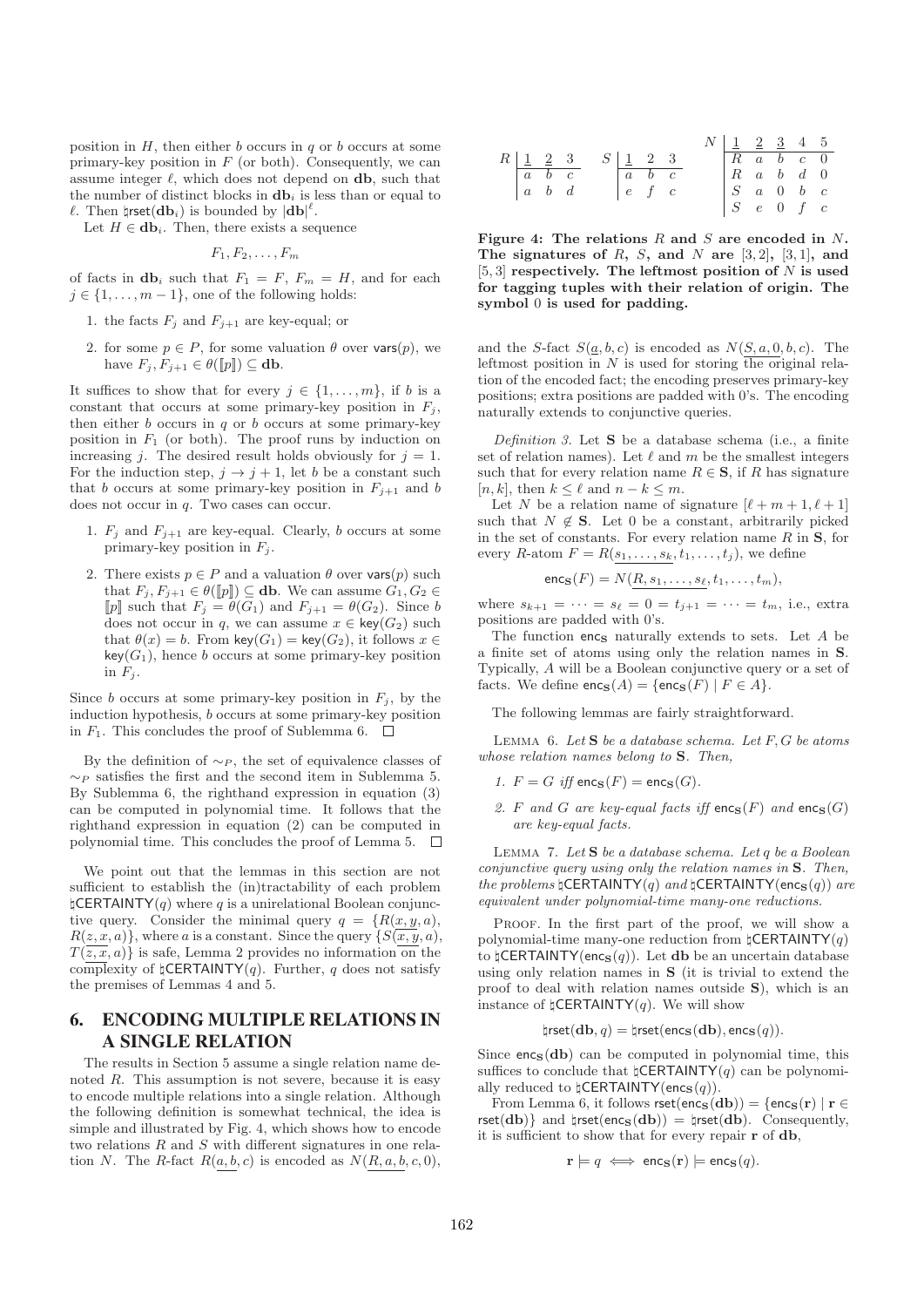Let **r** be a repair of **db**. Clearly,  $\text{vars}(q) = \text{vars}(\text{enc}_S(q)).$ 

 $\Box$  Assume  $\mathbf{r} \models q$ . We can assume a valuation  $\theta$  over  $\widehat{\text{vars}(q)}$  such that  $\theta(q) \subseteq \mathbf{r}$ , hence  $\text{enc}_{\mathbf{S}}(\theta(q)) \subseteq \text{enc}_{\mathbf{S}}(\mathbf{r})$ . It suffices to show  $\theta(\mathsf{enc}_\mathbf{S}(q)) \subseteq \mathsf{enc}_\mathbf{S}(\mathbf{r})$ . To this extent, let F be an arbitrary atom of q. It suffices to show  $\theta(\mathsf{enc}_\mathbf{S}(F)) \in$ enc<sub>S</sub>(r). From enc<sub>S</sub>( $\theta(q)$ )  $\subseteq$  enc<sub>S</sub>(r), it follows enc<sub>S</sub>( $\theta(F)$ )  $\in$ encs(r). Since the equality  $\mathsf{encs}(\theta(F)) = \theta(\mathsf{encs}(F))$  is obvious, it follows  $\theta(\mathsf{enc}_\mathbf{S}(F)) \in \mathsf{enc}_\mathbf{S}(\mathbf{r}).$ 

 $\boxed{\Longleftarrow}$  Assume encs(r)  $\models$  encs(q). We can assume a valuation  $\theta$  over vars(q) such that  $\theta(\mathsf{enc}_\mathbf{S}(q)) \subseteq \mathsf{enc}_\mathbf{S}(\mathbf{r})$ . It suffices to show  $\theta(q) \subseteq \mathbf{r}$ . To this extent, let F be an arbitrary atom of q. It suffices to show  $\theta(F) \in \mathbf{r}$ . From  $\theta(\mathsf{enc}_\mathbf{S}(q)) \subseteq \mathsf{enc}_\mathbf{S}(\mathbf{r}),$  it follows  $\theta(\mathsf{enc}_\mathbf{S}(F)) \in \mathsf{enc}_\mathbf{S}(\mathbf{r}).$  Since  $\theta(\mathsf{enc}_\mathbf{S}(F)) = \mathsf{enc}_\mathbf{S}(\theta(F))$  is obvious, it follows  $\mathsf{enc}_\mathbf{S}(\theta(F)) \in$ enc<sub>S</sub>(r). We can assume a fact  $G \in \mathbf{r}$  such that  $\mathsf{enc}_\mathbf{S}(\theta(F)) =$ enc<sub>S</sub>(G). By Lemma 6,  $\theta(F) = G$ , hence  $\theta(F) \in \mathbf{r}$ .

In the second part of the proof, we show a polynomial-time many-one reduction from the problem  $\sharp$ CERTAINTY(encs(q)) to  $\sharp$ **CERTAINTY** $(q)$ . Let N be the relation name such that all atoms in  $encs(q)$  are N-atoms. Assume that the arity of N is n. Let **db** be a database of N-facts. Let  $db_0$  be the subset of db containing each fact  $N(R, s_1, \ldots, s_{n-1})$  such that  $R$  is a relation name in  $S$ . We can compute in polynomial time the (unique) database  $\mathbf{db}'_0$  with schema **S** such that  $enc_S(db'_0) = db_0$ . From the first part of the proof, it follows rfrac $(\mathbf{db}_0, \mathsf{enc}_{\mathbf{S}}(q)) = \mathsf{rfrac}(\mathbf{db}'_0, q)$ . From the obvious observation that  $\textsf{rfrac}(\textbf{db}, \textsf{enc}_\textbf{S}(q)) = \textsf{rfrac}(\textbf{db}_0, \textsf{enc}_\textbf{S}(q))$ , it follows  $\mathsf{rfrac}(\mathbf{db}, \mathsf{enc}_{\mathbf{S}}(q)) = \mathsf{rfrac}(\mathbf{db}'_0, q)$ . This concludes the proof.  $\Box$ 

## 7. A COMPLEXITY DICHOTOMY

Recall that a relation name  $R$  is simple-key if its primary key is a singleton (i.e., if R's signature is  $[n, 1]$  for some n). In this section, we use the tool lemmas of Section 5 to prove a complexity dichotomy in the class containing all problems  $\sharp$ CERTAINTY(q) where q is a Boolean conjunctive query in which all relation names are simple-key.

Definition 4. We say that a class  $P$  of function problems exhibits an effective  $\mathbf{FP}\text{-}l\mathbf{P}\text{-}dichotomy$  if all problems in  $\mathcal P$ are either in FP or ♮P-hard and it is decidable whether a given problem in  $P$  is in **FP** or  $\sharp$ **P**-hard.

If we use the encoding of Section 6 to store multiple simplekey relations in a single relation  $N$ , then the signature of  $N$ will be  $[n, 2]$  for some n, where the leftmost position of N is used for storing relation names. This leads to the following definition.

Definition 5. We define  $\beta$  as the class that contains all problems  $\sharp$ **CERTAINTY**(q) where q is a unirelational Boolean conjunctive query whose relation name has signature  $[n, 2]$ (for some  $n \geq 2$ ) such that for every  $F \in q$ , the first position of  $F$  is a constant.

LEMMA 8. The class  $\beta$  exhibits an effective FP- $\Box$ Pdichotomy.

PROOF. Let  $q$  be a Boolean conjunctive query such that  $\sharp$ CERTAINTY(q) is in B. By Lemma 3, two cases can occur, and it is decidable which case applies:

1. for every uncertain database **db**,  $\sharp \text{rset}(\textbf{db}, q) = 0$ ; or

**Function** Is $\text{Easy}(q)$  Determine whether the problem  $\sharp$ CERTAINTY(q), which belongs to the class  $\mathcal{B}$ , is easy



- 2. there exists a computable unirelational Boolean conjunctive query  $q_m$  using the same relation name as q such that
	- for every uncertain database db,  $\sharp \mathsf{rset}(\mathbf{db}, q_m) =$  $\textsf{first}(\textbf{db}, q)$ ; and
	- $q_m$  satisfies the premise of Lemma 2.

If the first case applies,  $\sharp$ CERTAINTY(q) is in constant time data complexity. In what follows, we assume that the second case applies.

Let  $db_0$  be any database whose active domain is the singleton  $\{a\}$ . In the following computation, only the active domain matters, while the input  $db_0$  is immaterial. Start computing rfrac $(q_m, \mathbf{db}_0)$  by recursively applying Lemma 4 as long as possible. In this way, since every sum ranges over the singleton  $\{a\}$ , we obtain a query  $\bar{q}$  such that rfrac $(q_m, \textbf{db}_0)$  = rfrac( $\bar{q}$ , db<sub>0</sub>) and  $\bar{q}$  does not satisfy the premise of Lemma 4. That is, for every atom  $F \in \bar{q}$ , either key $(F) \neq \emptyset$  or vars $(F)$  =  $\emptyset$ . We show hereinafter that if the query  $\bar{q}$  satisfies the premise of Lemma 5, then  $\sharp$ CERTAINTY(q) is in FP; otherwise  $\sharp$ CERTAINTY $(q)$  is  $\natural$ P-hard.

For readability, the function IsEasy encodes the computation described in the previous paragraph. The function will always terminate with either true or false. The remainder of the proof actually shows the following: if IsEasy terminates with true on input q, then  $\sharp$ CERTAINTY(q) is in FP; otherwise  $\sharp$ CERTAINTY(q) is  $\natural$ P-hard.

First assume that the query  $\bar{q}$  satisfies the premise of Lemma 5. For every uncertain database db, we can compute rfrac(db, q) as before by repeated application of Lemmas 4 and 5. The only difference is that the sum in the application of Lemma 4 now ranges over adom(db) instead of the singleton  $\{a\}$ . However, since  $|{\bf adom}({\bf db})|$  is polynomially bounded in the size of db, the computation will terminate after a number of steps that is polynomial in the size of db.

Assume next that the query  $\bar{q}$  does not satisfy the premise of Lemma 5. Define the binary relation  $\sim$  on  $\bar{q}$  as the transitive closure of:  $F \sim G$  if vars $(F) \cap \text{vars}(G) \neq \emptyset$ . Let  $Q$  be the partition of  $\bar{q}$  induced by ∼. By the hypothesis that  $\bar{q}$  does not satisfy the premise of Lemma 5, it must be the case that for some element  $p \in Q$ ,  $[p]$  contains two atoms  $R(a, x, \vec{u})$ and  $R(b, y, \vec{w})$  where x and y are distinct variables. Let  $q'_m$